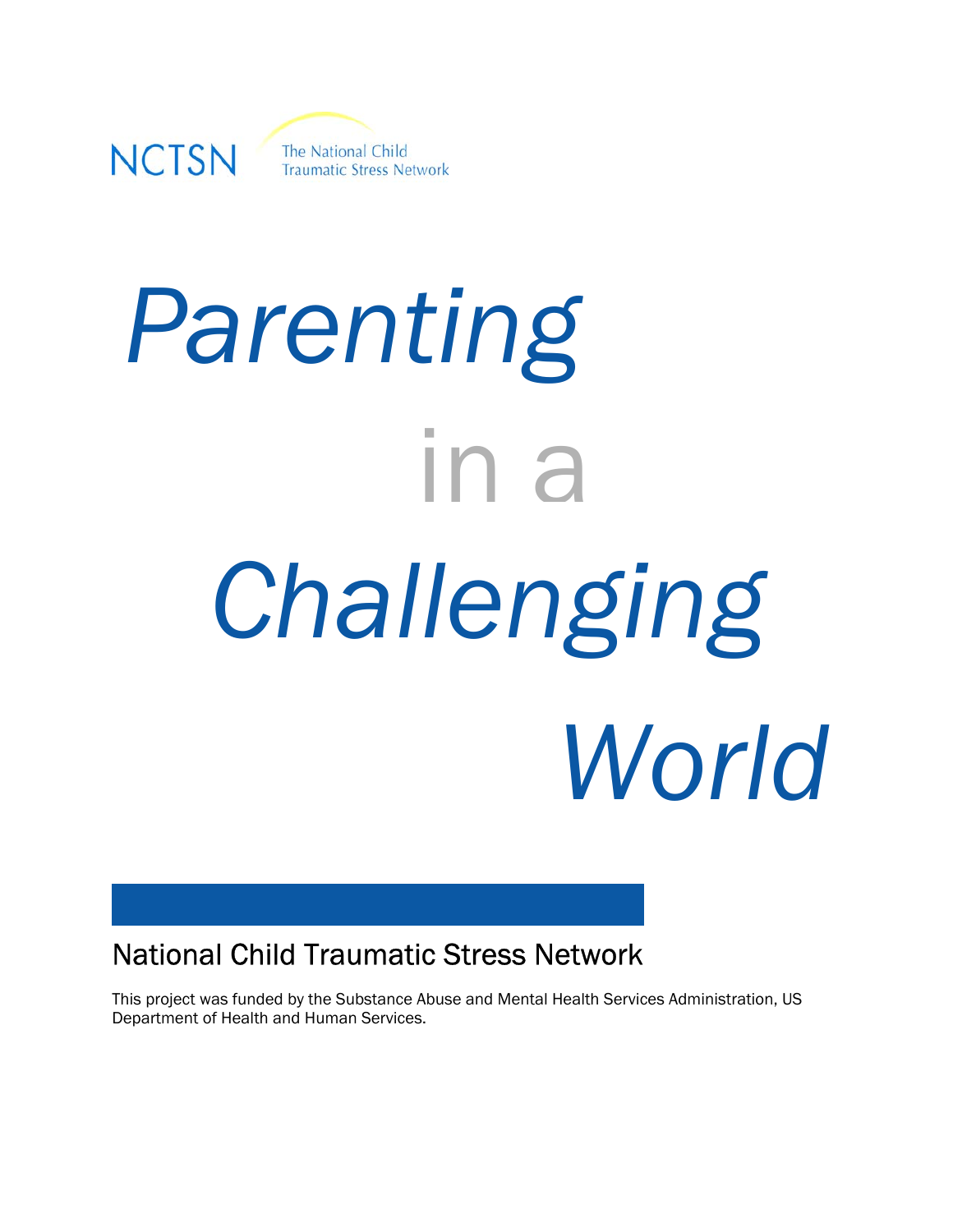# Parenting in a Challenging World

#### From the National Child Traumatic Stress Network

Alessia de Paola Gottlieb, MD, and Robert Pynoos, MD, MPh

Dr. Gottlieb is with the National Center for Child Traumatic Stress (NCCTS), UCLA. Dr. Pynoss is the co-director the the NCCTS, UCLA

With the assistance of the NCTSN Parents and Caregivers Webpages Advisory Group: Frank Bennett, PhD, Aurora Mental Health Center, Colorado Shannon Crossbear, Federation of Families for Children's Mental Health (FFCMH), Minnesota Libby Jones, Success for Families and FFCMH, North Carolina Ana Laidley, IMF, Children's Institute International, California Kristi Porter, FFCMH, Iowa William Saltzman, PhD, Miller Children's Institute, California James Van Den Brandt, ACSW, LCSW, Mental Health Center of Dane County, Wisconsin S.D. Williams, MA, National Resource Center for Child Traumatic Stress, North Carolina

The authors would to thank especially James van den Brandt for his editing assistance.

#### National Child Traumatic Stress Network

www.NCTSN.org

#### 2005

The National Child Traumatic Stress Network is coordinated by the National Center for Child Traumatic Stress, Los Angeles, Calif., and Durham, N.C.

This project was funded by the

Substance Abuse and Mental Health Services Administration (SAMHSA), U.S. Department of Health and Human Services (HHS). The views, policies, and opinions expressed are those of the authors and do not necessarily reflect those of SAMHSA or HHS.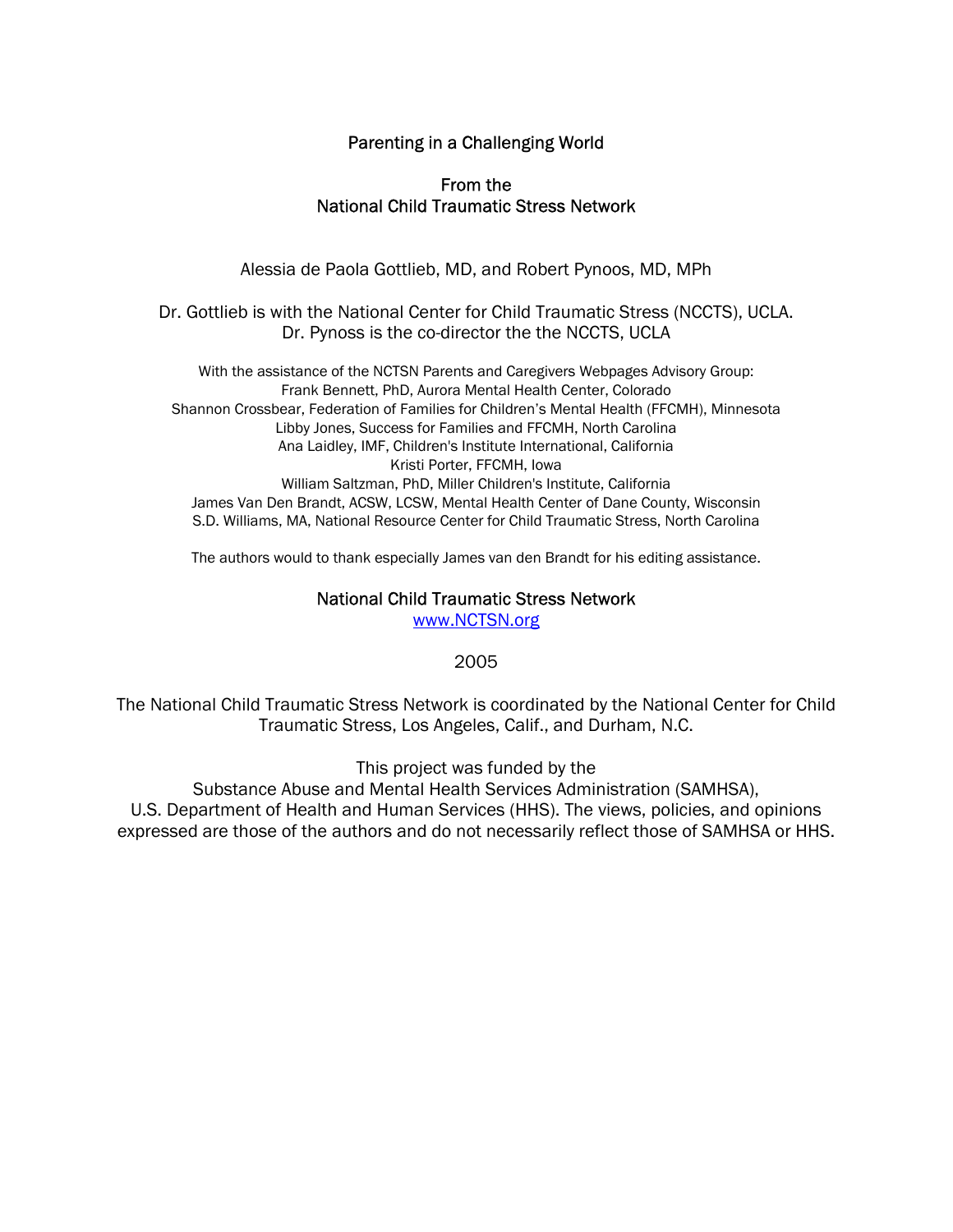

# Parenting in a Challenging World

#### **Introduction**

Parents want the world for their children. They strive to help them grow and thrive. A large part of their work is to protect their children from harm, because the safety of a child is a worry that never disappears. The task of keeping a child safe is a full-time job.

But in spite of the care and best efforts by parents and others to keep a child safe, danger sometimes threatens. This danger may come from outside of the family, as an earthquake, flood, tornado, or school shooting, for example, or it may come from within the family, when violence occurs in the home. Sometimes, parents find themselves facing the limits of their ability to protect their child.

When the danger poses a threat of serious injury or death, it can become a source of psychological distress for the child. When this happens, we call it a traumatic event. By understanding how children experience a traumatic event and how they express distress about it, parents and families can help them through this challenging time. The ultimate goal is to restore balance to the family.

By understanding how children experience a traumatic event and how they express distress about it, parents and families can help them through this challenging time.

## Providing a Protective Shield

Parents strive to protect their children from harm, and children expect that parents will protect them*.* Parents protect young children by keeping them close or by leaving them in the hands of experienced and familiar caregivers. For example, with a very young child, parents stay close and make sure they hold their child's hand when crossing the street. A parent's care and concern is a protective shield that helps keep a child from harm. Often, a parent will go to great lengths to keep a protective shield around a child, doing whatever is necessary to keep a child from danger.

As a child gets older, the way a parent provides protection changes. With a school-aged child, parents provide protection by teaching the child how to be safe in the world when the parent isn't around. For example, a parent will teach a child how to cross the street safely when alone, or give advice about how to stay out of trouble with friends.

When a child becomes a teenager, it becomes harder to protect him or her. Teenagers want to be mature and make their own decisions, even though their choices may not always be the safest choices. Parents worry about their teenagers when they start to drive or go to parties with little adult supervision.

The protective shield, which is designed to protect the child from harm, is always being reshaped. When danger becomes trauma, this protective shield can be broken, either through the child's separation from parents or through the parents' temporary inability to protect the child from danger.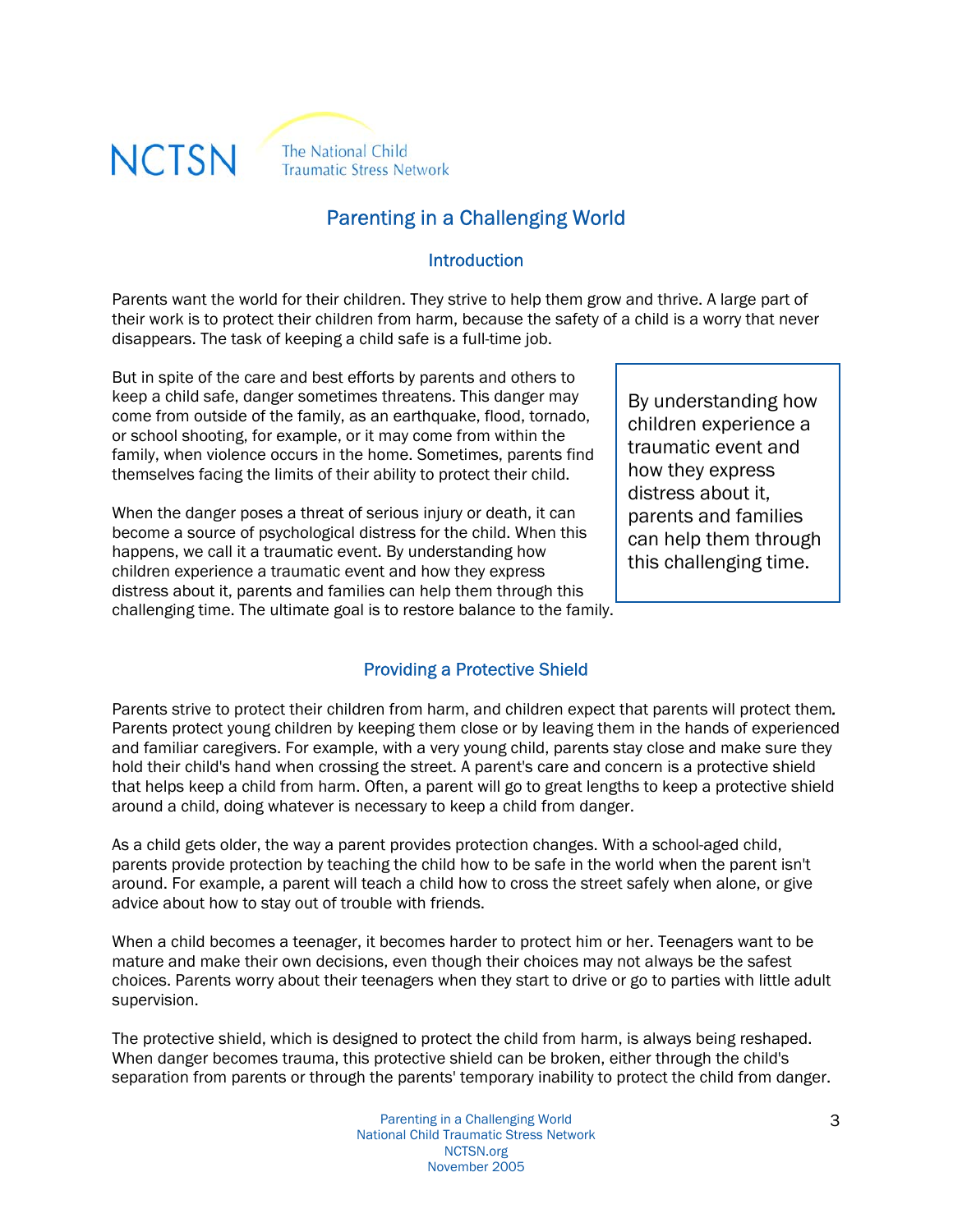After a traumatic event in the family, the parents and children feel the loss of this protective shield. For different members of the family, it may take different efforts and different amounts of time for this protective shield to be restored.

# Taking Time to Reflect

As parents begin to cope with their child's traumatic event, the parents' own history of trauma and their feelings about their child's trauma influence how they react. For example, if a parent experienced the loss of a family member in the past, it will effect how they cope with their fear about their child's danger and make that experience feel even more intense. For this reason, after something bad has happened, it is important to take the time to step back and think about your own experience of your child's trauma and your own past traumas. Taking the time to consider your own personal experience can help you support your child after a trauma.

It is important to take the time to step back and think about your own experience of your child's trauma and your own past traumas.

#### Taking the Event Seriously

Of course, parents recognize how serious a trauma is for their child. It's important that parents communicate to their child that they take very seriously what has happened and what it was like for their child.

Children can and do recover from a traumatic event, even when the event is very serious. Balance is the key in addressing traumatic events with children. It is important not to think that the trauma was so bad that the child may never recover. It is also important to take the child's reactions seriously and avoid telling the child that it wasn't so bad or thinking that it's OK to ignore the event and hope that the child forgets.

#### Appreciating Differences in Reactions

When a child experiences a traumatic event, all family members are affected. However, each family member may react differently from the others. For example, a parent who was with the child during the event may feel the event was more serious than the parent who was away from the child at the time and heard about the event second hand.

Even in the closest of families, it is sometimes hard to remember that each family member may have a different reaction to a traumatic event. The difference is due, in part, to different people's past traumatic experiences, and in part to how close they were to the event. It also has a lot to do with the fact that we are all individuals and deal with life events in our own ways.

Some family members may believe that ignoring or forgetting the event will allow their child to heal, while other family members may feel an intense need to talk about the event. Still other family members may consider the event so serious that they worry their child may never recover.

The fact that different family members respond in their own unique ways can actually aid the family in healing. For example, a mother who was present during her child's trauma might feel more

> Parenting in a Challenging World National Child Traumatic Stress Network NCTSN.org November 2005